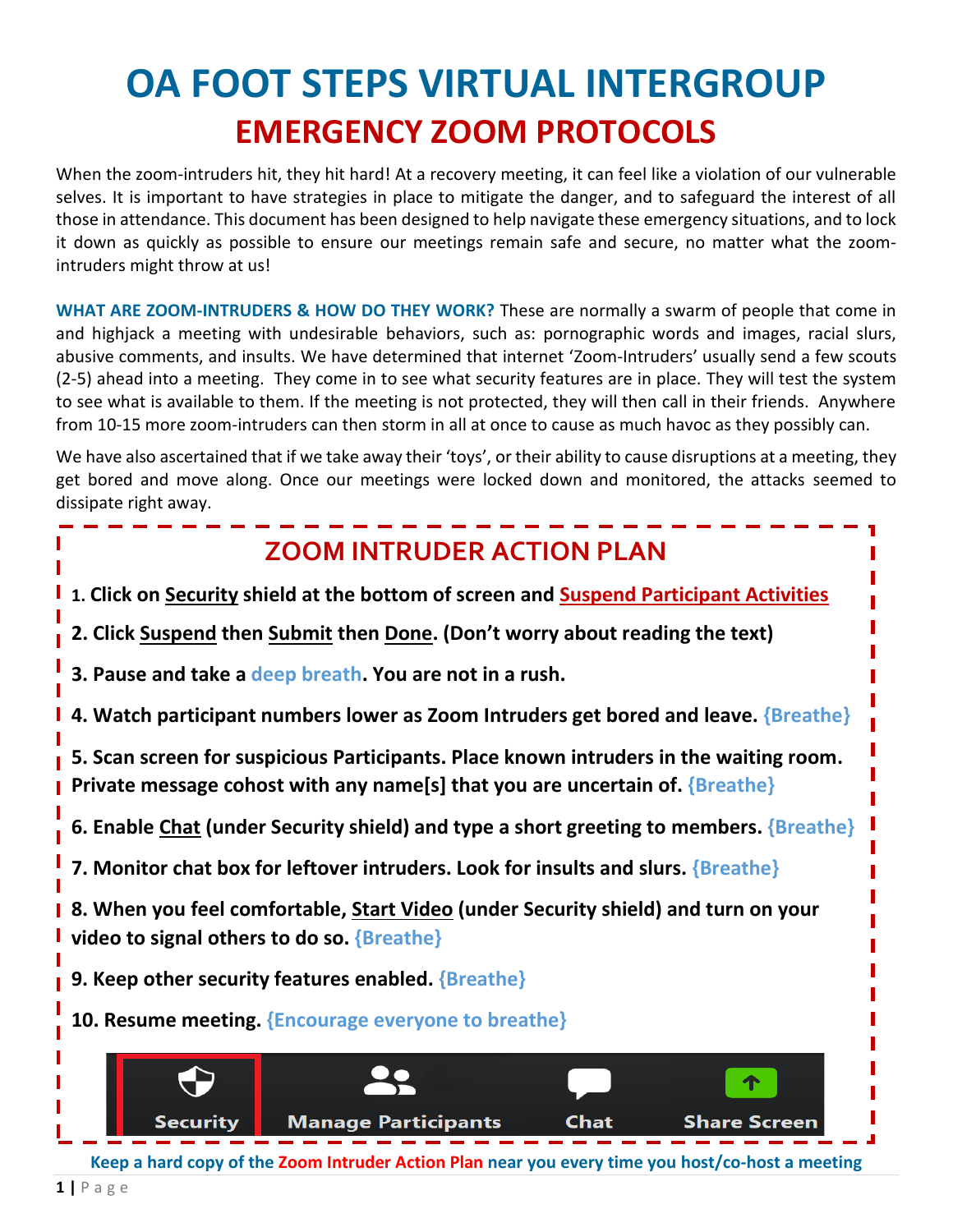#### **HOW TO BE PREPARED FOR ZOOM-INTRUDERS**

If meetings have come under **repeated attacks**, we recommend that the leaders of the meeting temporarily implement some of the following measures to protect your members:

- 1. Gather 4-5 cohosts who are familiar with the security features, including the "**Suspend Participant Activities**" button (the shield control button at the bottom of the zoom window).
- 2. Ask your co-hosts to arrive 10-15 minutes early to assign tasks and ensure that everyone is familiar with the "**Suspend Participant Activities**" feature.
- 3. Co-hosts are there for security only Don't use them as readers, or for other activities during the meeting.

**SECURITY SHIELD:** If there is an increased likelihood of a Zoom intrusion, it is recommended that your meeting sets up all of the following security features located under security shield **before the meeting begins**, until such a time, the threat lessens.

- 1. Leave the "**Lock Meeting**" feature unchecked.
- 2. Check "**Enable Waiting Room**" {if it is not already}
- 3. Leave "**Hide Profile Pictures**" unchecked
- 4. Uncheck "**Share Screen**" {if it is not already}
- 5. Uncheck the "**Chat**" feature
- 6. Uncheck the "**Rename Themselves**" feature
- 7. Uncheck the "**Unmute Themselves**" feature
- 8. Leave the "**Start Video**" checked, to view members as they come in
- 9. **Remove Participant – DO NOT USE – if anything, place them in the Waiting Room only.**
- 10. **Suspend Participant Activity**

**SUSPEND PARTICIPANT ACTIVITIES:** If you are the host (or co-host) of the meeting and suspect a meeting is being infiltrated by intruders, go to the Security shield at the bottom of the screen. Immediate action can be taken using the fail-safe "**Suspend Participant Activities**". This will immediately suspend all active video and audio. Everyone is still in the room, but nothing can happen. The hosts and cohosts can still use the chat and the audio features to reassure members and ask for their patience for the meeting to resume.

#### **COHOST I: Waiting Room Duties**

- Pay attention to the waiting room entrance room as it starts to fill up.
- Look at their names first. Intruders often use slurs in their name, insulting terms, or weird spellings. You may have to make a judgment call, but notice: Do they have a real name, phone number, picture, where they're from, last initial? (These are good signs.) If in doubt, check with another co-host. We have members from around the world, so often we do see a wide assortment of names. An unusual name does not mean they are a intruder.
- Make all entrants wait 10-15 seconds or so. Real OA members will be patient and wait. Intruders usually won't wait.
- Bring them in, one by one, and watch them as they enter. Do they turn their video on? Are they going to disrupt the meeting? As you bring them into the meeting room, hover your mouse over the three dots to be ready to remove them to the waiting room, or be on the ready to utilize the **Suspend Participant Activity** feature if the need should arise.
- Co-hosts should keep scanning to look for issues and unusual activities throughout the meeting on camera. Intruders will often test the meeting to see what they can get away with before they call in their buddies.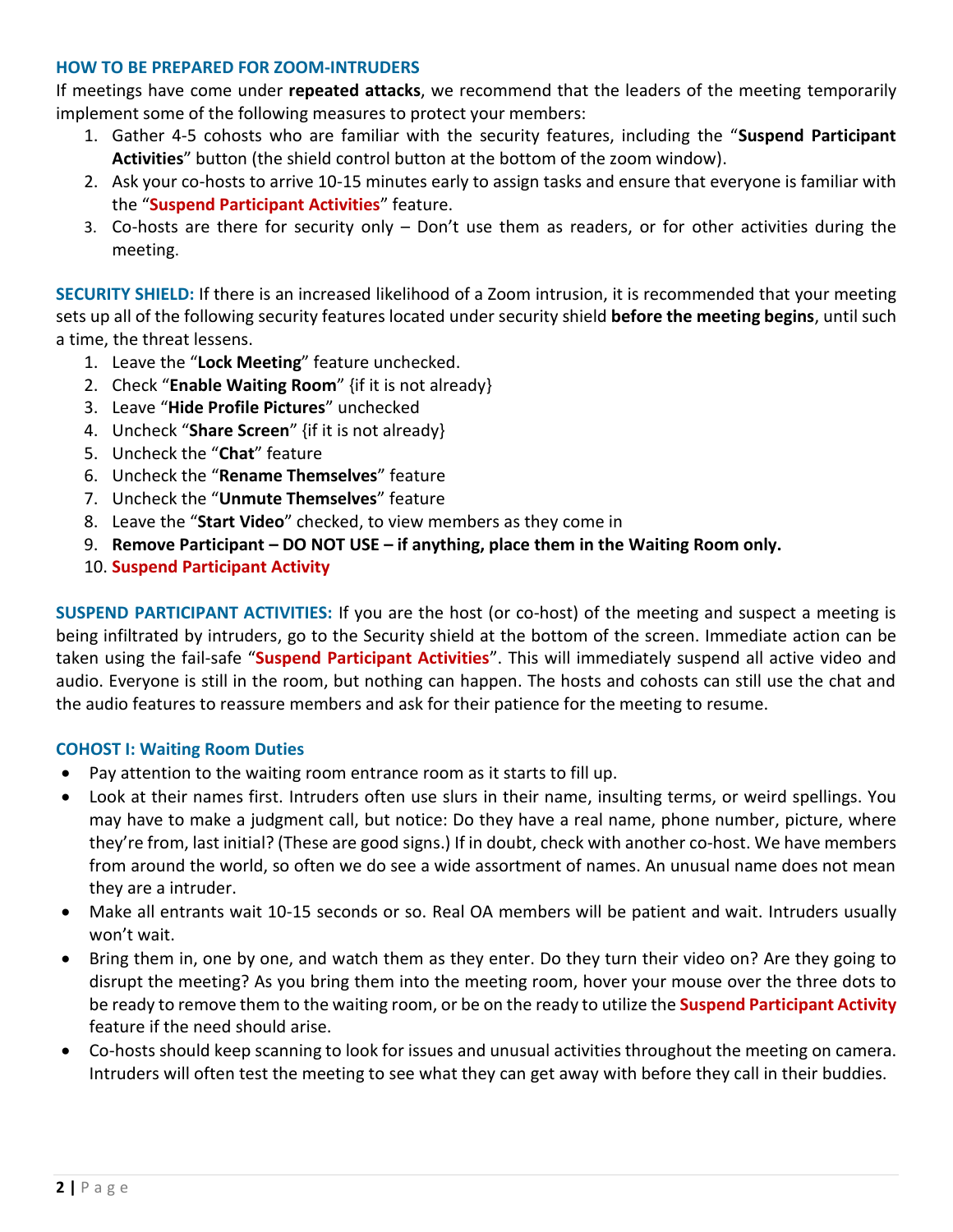#### **COHOST II: Un-Muting and Muting Duties**

- When the "**Unmute Themselves**" feature has been disabled, only Co-hosts and Hosts can mute or unmute themselves.
- Members are required to raise their hands if they wish to speak or participate in the meeting.
- Keep a close eye on the participant list to see who has raised their hands, and also on the video, as some members may not know how to use the raise hand feature but may be trying to get your attention to be able to share.
- Keep hovering your mouse over the member's microphone after they have been unmuted to share, especially for anyone that you do not recognize, in case you need to remove them to the waiting room, immediately.

#### **COHOST III: Chat Box Host**

- The Chat Box cohost will screen share the following notice before the meeting starts, to keep everyone informed regarding the security issues.
- This cohost will scan the chat box to make sure there is nothing inappropriate going on throughout the whole meeting. Intruders will often test the meeting to see what they can get away with, before they call in their buddies.

## **DUE TO REPEATED ZOOM INTRUDERS THE FOLLOW PROTOCOLS HAVE BEEN TEMPORARILY INSTATED:**

**ROOM SECURITY:** *Due to the extreme number of repeated attacks during OA Zoom meetings, we are currently taking higher security precautions to ensure the safety of our members. During our meeting today, we have disabled chat and the ability to unmute. Please use the "Raise Hand" feature if you would like to share or offer service during the meeting. When it is your turn to share, you will be asked to un-mute yourself. When a member has been unmuted, if a host or co-host hears anything inappropriate, the meeting will be immediately suspended until the intruder has been removed. Please note that these measures will remain in place until the current, high threat of intruders has lessened.*

**ROOM SECURITY:** *During a meeting suspension, the entire meeting will freeze. All video capabilities will be disabled. The chat and the ability to unmute yourself will remain disabled. The meeting will be locked, and no one will be allowed to enter the room for the duration of the meeting. It is recommended that we do not reopen the meeting again, until the end of the meeting, although some of the features may be re-started once the threat has passed.* 

**ROOM SECURITY:** *Similar safety measures like the ones we are implementing at this meeting would be taken if we were face-to-face as well. We must feel safe. You will be/are able to leave the meeting at any point if you choose. You are not locked in the meeting. If you decide to stay, please be patient as the host and cohosts secure the meeting. The host or co-host may or may not communicate with everyone in the chat box or by speaker, depending on the situation. Please take this time to breathe and remain calm.* 

**ROOM SECURITY:** *The likelihood of an intruder is very high at this time. Zoom attacks can be a traumatic event which could include disturbing audio or visual intrusions. As trusted servants of this meeting, we have taken every precaution to shut down this behavior, to keep everyone safe, but if you are susceptible to trauma you may wish to use another tool of OA besides meetings at this time. Thank you for your patience and understanding.*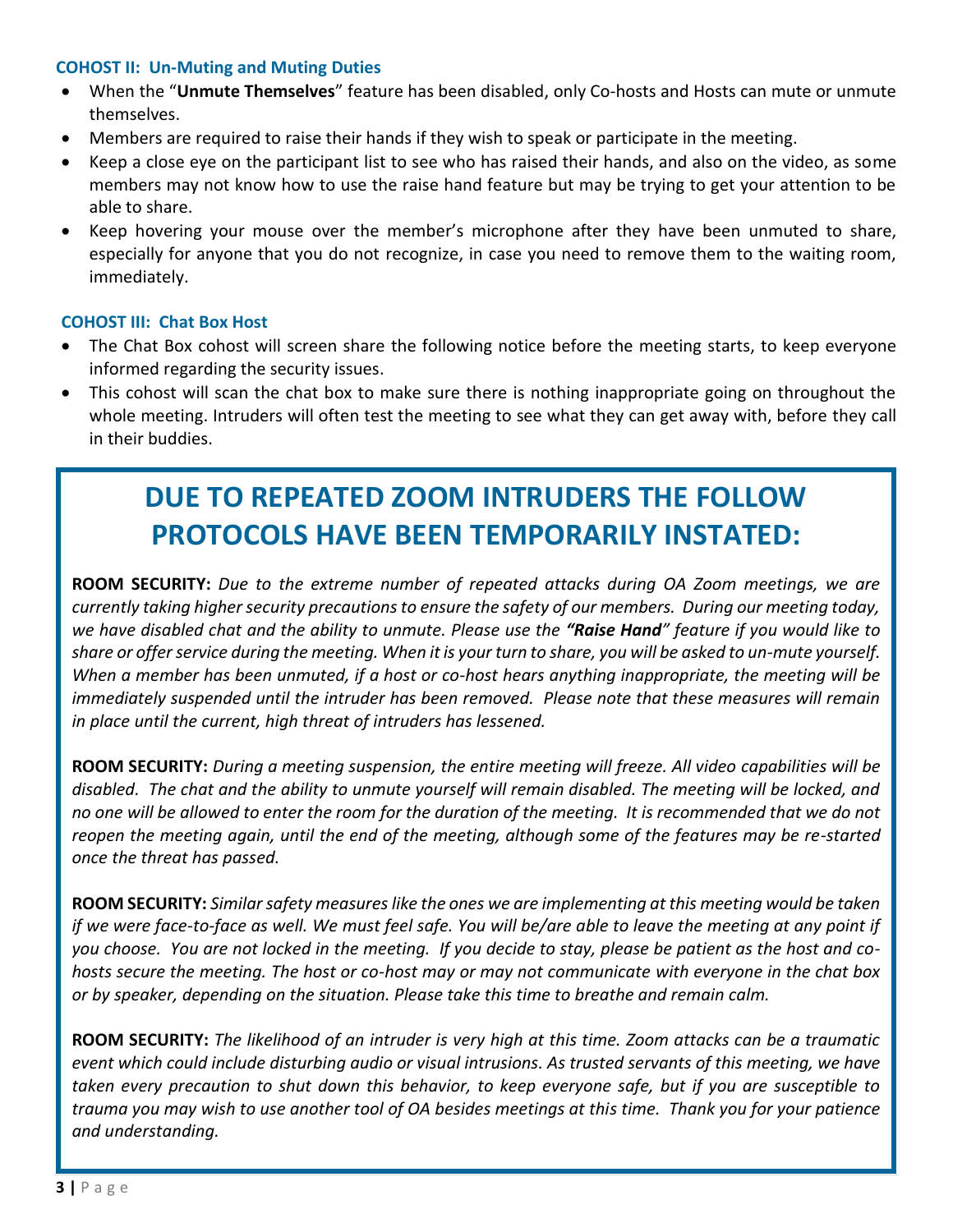• Each time a new member enters the room, paste each paragraph (one by one) of the statement below throughout the meeting to ensure that all those joining late are aware of what is going on. Zoom-Intruders often come into a meeting after it has started. If they see all these measures are in place, they are not likely to stay.

**RESUMING THE MEETING:** It is recommended that the hosts wait for 5 minutes or so, so that the intruders will leave, after all activities have been suspended. Don't say "we'll be back in five minutes." Because the intruders may decide to stay around. To fill this time, the cohosts might reassure the members that are present, to encourage them to breathe. They can leave messages in chat or speak to the members even while the meeting is in lock down. They might suggest that this time be spent in a quiet meditation. Alternatively, the cohost might lead the Serenity Prayer, or read from one of the daily readers or favourite passage, while the remaining leaders take measures to safeguard the meeting.

After the meeting resumes after the suspension, the hosts can test the waters by encouraging the members to start using the chat feature again, to see if anything happens. If that goes well, then turn the video option on again after that. If warranted, it may be prudent to keep the chat off for the rest of the meeting, and to continue to use the raise hand feature, to unmute when it is their turn to share, like at the start of the meeting.

**FINAL NOTES:** If appropriate in this situation, allow members to ask questions before starting the meeting, even if it is after the official start time. It is important to communicate openly to allow our members to feel safe.

If your meeting was invaded, after the meeting (and after the intruders are no longer there) encourage members to stay for fellowship to "debrief". It is important for members to talk, reach out and support each other, to help process emotions and to maintain their mental health. It is recommended that members are asked to continue using the raise hand feature to mute/unmute to continue to safeguard this time of fellowship.